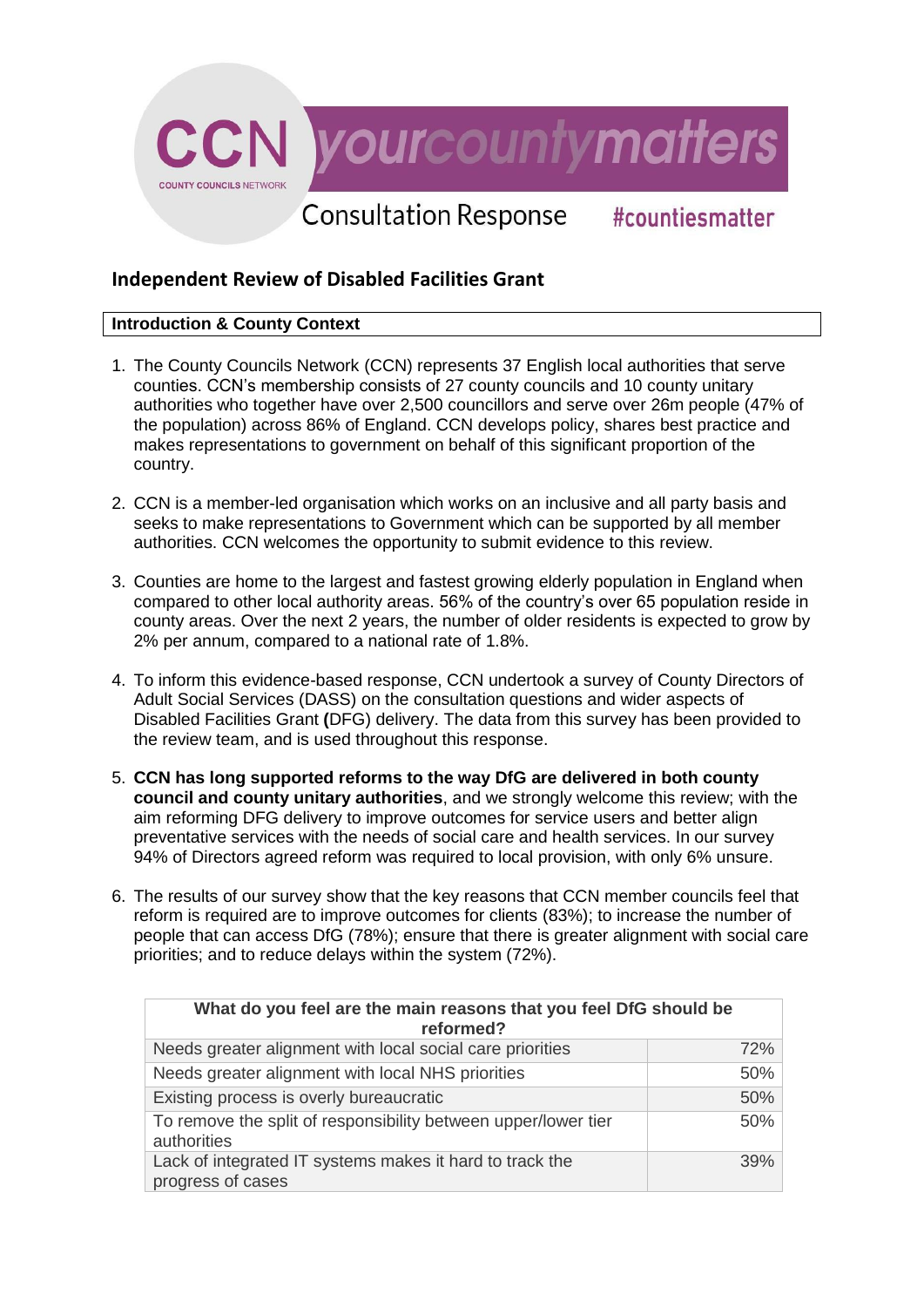| To reduce delays in installing equipment and adaptations for<br>clients               | 72% |
|---------------------------------------------------------------------------------------|-----|
| To deliver efficiency savings                                                         | 72% |
| To improve outcomes for clients                                                       | 83% |
| To increase the number of people that can access Disabled<br><b>Facilities Grants</b> | 78% |
| Other (please specify)                                                                | 28% |

- 7. The case for reform is particularly strong in two-tier areas, where there is a split in the delivery for the function between tiers and difficulties arising following the incorporation of funding for DFG within the Better Care Fund (BCF). Influential bodies, such as the Ministry of Housing, Communities and Local Government Select Committee have previously called for reform to statutory duties as part of more integrated approach to service delivery.
- 8. While the above survey results show that removing the split of responsibility between upper/lower tier authorities is not a key reason for pursuing reform, wider results from the survey and supporting evidence demonstrates that consideration of these issues remains crucial to improving outcomes and integration. This is evidenced by the fact that patients awaiting discharge from hospital in county council areas were 10% more likely to be delayed as a result of awaiting the installation of equipment and adaptations (attributable to social care, per 100,000 population 18+) than in county unitary areas from March 2017-February 2018. A more strategic approach to DfG could also deliver efficiency savings that could be reinvested in the delivery of DfGs.
	- 9. **Therefore, this response outlines our support for strategic oversight for DFG delivery to be transferred to either the social care authority or through the 'goldilocks' approach, in line with the survey result findings and wider aims of the review**.
- 10. There are examples across England where district and county councils have formed strong 'integrated models' of DFG provision, for instance in Leicestershire.<sup>1</sup> This includes models that continue to be physically based at district level, with a strategic partnership based at the county level to provide joined-up thinking about the use of home adaptations and technologies. **However, we believe that to deliver our members preferred option of an 'integrated model' across the whole of England, this must be supported by a robust national framework which sets clearer strategic oversight and leadership expectations across an area**, facilitated and led by the county council.
- 11. This would strengthen partnership working between county and district authorities, and crucially, better align provision with the needs of social care users and the health sector. Reforms to the strategic oversight and delivery of DfG will be essential if local areas are to be empowered to deliver a seamless service that wraps around the individual. This would also support the delivery one of the Secretary of State for Health's 7 principles for reforming adult social care, whole person integrated care.<sup>2</sup>
- **.** 1

https://www.housinglin.org.uk/\_assets/Resources/Housing/Practice\_examples/Housing\_LIN\_case\_stu dies/HLIN\_CaseStudy\_135\_Lightbulb\_Project.pdf

<sup>2</sup> <https://www.gov.uk/government/speeches/we-need-to-do-better-on-social-care>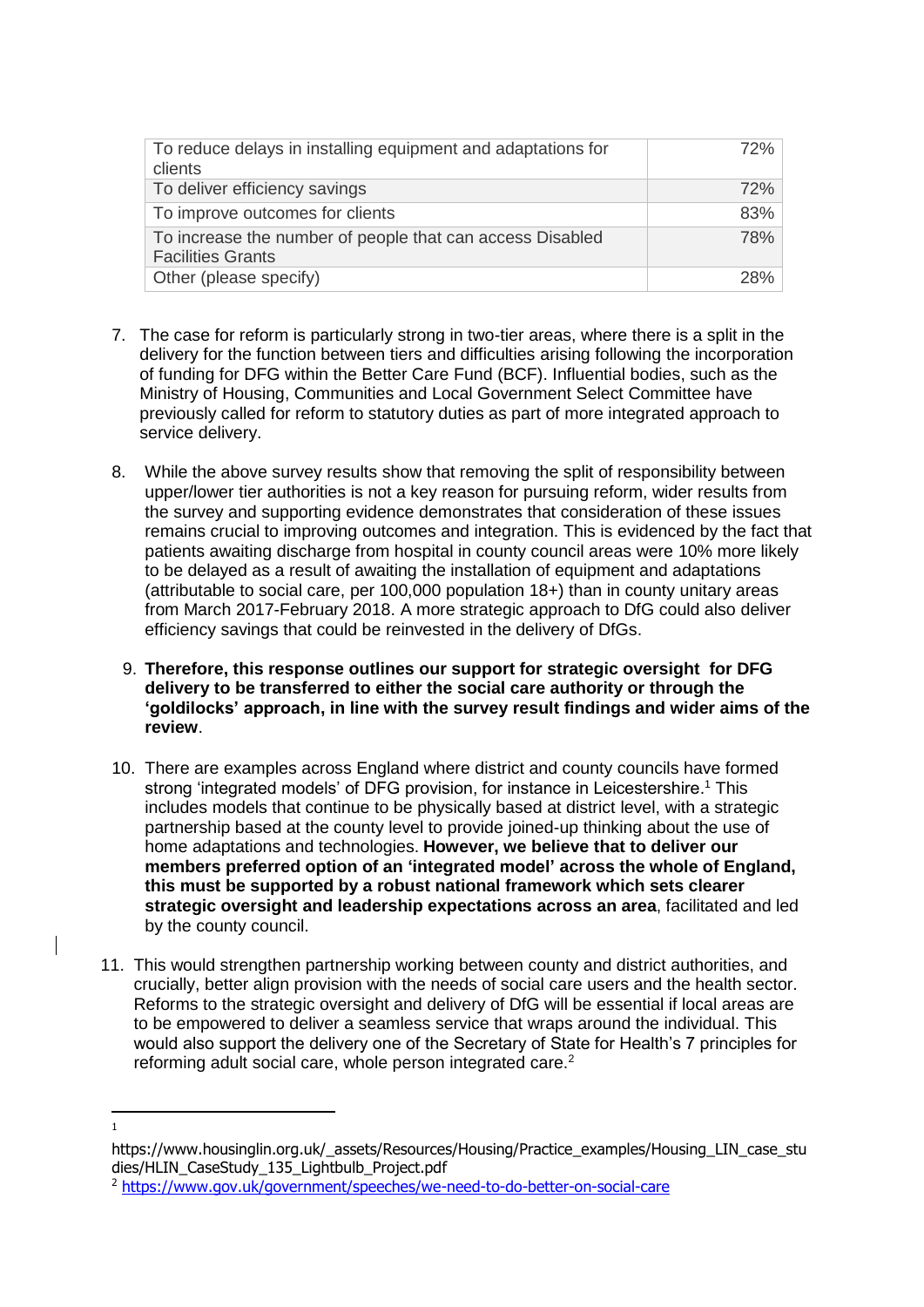- 12. DfG forms a key part of the preventative agenda that will allow people to maintain their independence for longer and also help delay or reduce the risk of people entering more institutionalised care settings. This, alongside the efficiency savings that could be secured by adopting county-wide integrated models, will ensure that *current investment levels are sustained or increased*.
- 13. There is recognition from Government that there is an inconsistency in the quality and a 'postcode' lottery in statutory and non-statutory DFG service delivery across the country, particularly across two-tier areas. Strategic leadership and partnerships across a broader geography are required to counter this. Moreover, in line with duties under the Care Act to provide self-funders with information and support on care needs, this allows a more consistent approach to the provision of information and advice for people who are not entitled to local authority support. *That would not be at a cost to providing services tailored to local need across a whole county geography*.
- 14. In light of this, there is a clear policy steer from Government for planning for social care and housing to be more closely aligned. For example, a broader, county-wide, approach is already being proposed in supported housing. The Government's recent consultation on short-term supported housing proposed that upper-tier authorities in two-tier areas should lead on the development of a Supported Housing Strategic Plan. This would include the development of a '*detailed needs assessment of the demand and provision*  for all client groups<sup>'</sup>.<sup>3</sup> It would seem sensible that the needs of the local population relating to equipment and adaptations would also be included in such a document.
- 15. Below, we answer the questions the review is seeking responses to. We also provide additional evidence to support the answers where necessary.

#### **1. The £30k Limit**

What should we do with the £30k limit?

- No Change
- Increase the limit, to say £45k
- Remove the limit altogether
- Use a formula

**.** 

Why did you choose that option?

- 16. CCN's survey of DASSs on the future of DfG found that 56% of respondents indicated that the existing limit should either be increased, to say £45k or that the limit should be removed altogether.
- 17. The £30k limit was set in 2008 and as such has not increased since this point. The minimum expectation should be that this limit should increase in line with inflation to ensure that when required the limit is appropriate to fund the necessary adaptations. Such an upper limit would only be required in exceptional circumstances given that the average grant is approximately £6,500 per applicant.<sup>4</sup> Any increase in the upper limit

<sup>3</sup> [Funding Supported Housing, DWP/DCLG, October 2017](https://www.google.co.uk/search?q=integrated+delivery+disabled+facilities+grant+multidisciplinary+team&safe=strict&tbs=qdr:y&ei=hDrXWrCWOcH2gQbYxww&start=10&sa=N&biw=1364&bih=605)

<sup>4</sup> [https://www.gov.uk/government/news/housing-funding-boost-to-make-more-homes-accessible-for-elderly-and](https://www.gov.uk/government/news/housing-funding-boost-to-make-more-homes-accessible-for-elderly-and-disabled-people-across-england)[disabled-people-across-england](https://www.gov.uk/government/news/housing-funding-boost-to-make-more-homes-accessible-for-elderly-and-disabled-people-across-england)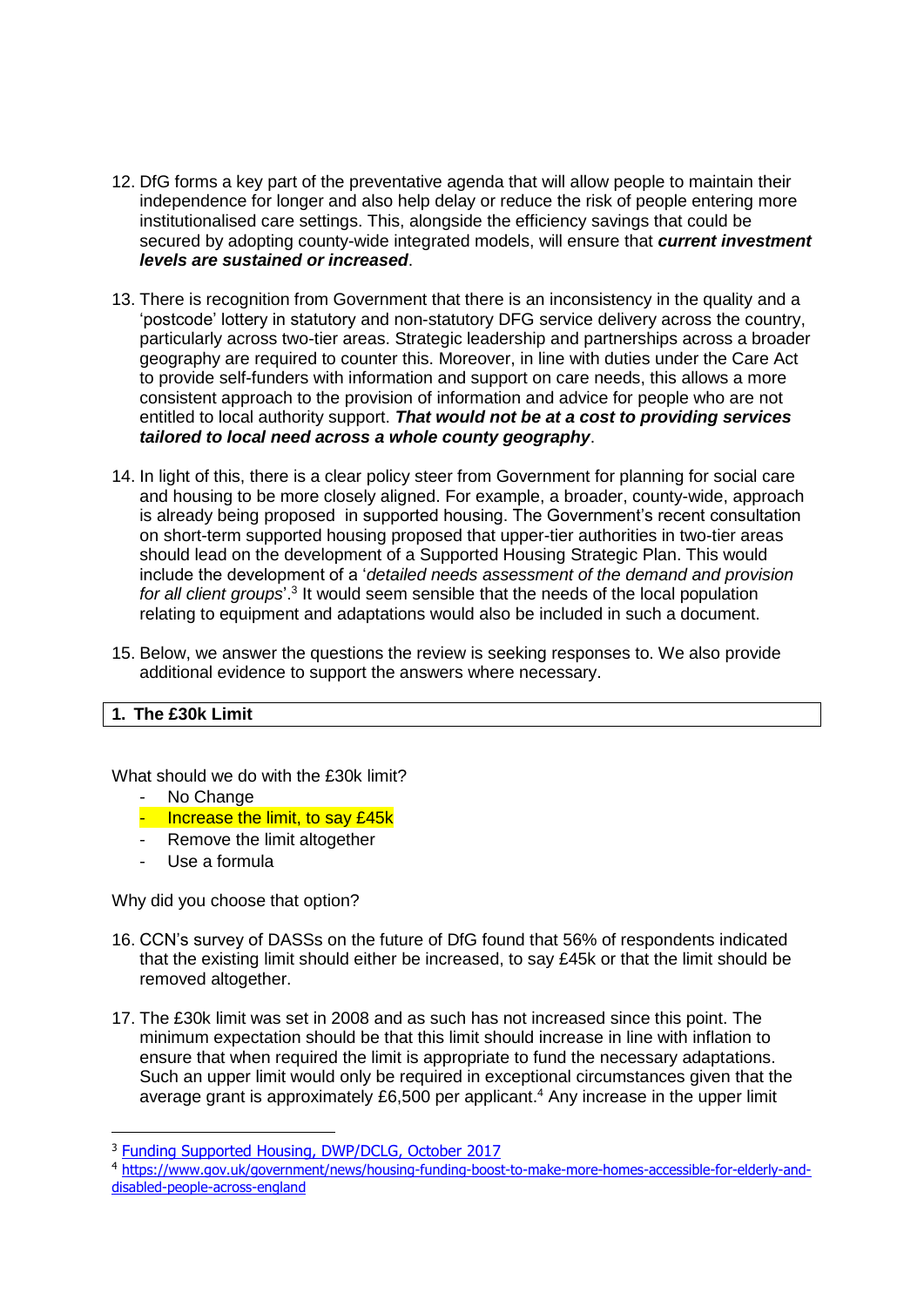must be fully funded by Government in line with the new burdens doctrine that states '*all new burdens on local authorities must be properly assessed and fully funded by the relevant department*'. 5

18. There are a number of examples from county areas where the additional flexibilities, coupled with the additional DfG funding announced by Government in the Autumn Budget 2017, have led to the £30k limit being increased. For example, in Somerset a policy was drafted whereby discretionary grants of up to £10k above the statutory £30k limit were made available.

#### **2. The Means Test**

 $\overline{a}$ 

What should we do with the means test?

- Update existing
- Remove means testing altogether
- Just use passporting benefits
- Adopt Care Act test

Why did you choose that option?

- 19. CCN's survey of Directors of Adult Social Services (DASS) on the future of DfG found that either favoured updating the existing formula (44%) or adopting the Care Act test (33%). This is further supported by the fact that over three-quarters of Directors (78%) also identified that reform is required in order to increase the number of people that can access DFGs.
- 20. Given that the average grant is approximately £6,500, with many below £1,000, it may be questioned whether the means test represents value for money given the length of time it takes to complete compared to the level of grant provided. In particular for those grants at the lower end of the scale.
- 21. As of October 2016, county and district partners in Dorset removed the means test for work valued under £5000, increased the maximum grant to £45,000 and also extended assistance to help people move to a more suitable home if that is a better option. These changes, along with a number of other reforms such as the provision of a single point of contact resolving a range of issues has delivered a number of improved service outcomes. These include ensuring a greater number of homes are safer and more accessible, reducing accidents and hospital admission and care costs.
- 22. In Cambridgeshire, county and district partners agreed an approach whereby low level loans are fast tracked in order to improve efficiency and improve outcomes. They have also committed to the development of a joint grants policy in 2018 in order to deliver a consistent approach to adaptations for residents across the county.
- 23. In terms of utilising the existing Care Act means test, a number of respondents indicated that this should be considered in order to streamline the existing process. It was also suggested that there could be consideration given to accepting other means tests undertaken by the local authority, or the district council in two-tier areas (such as those required by the finance and benefits teams), in order to prevent duplication of assessment.

<sup>5</sup> [New burdens doctrine, Department of Communities & Local Government, 2011](https://assets.publishing.service.gov.uk/government/uploads/system/uploads/attachment_data/file/5960/1926282.pdf)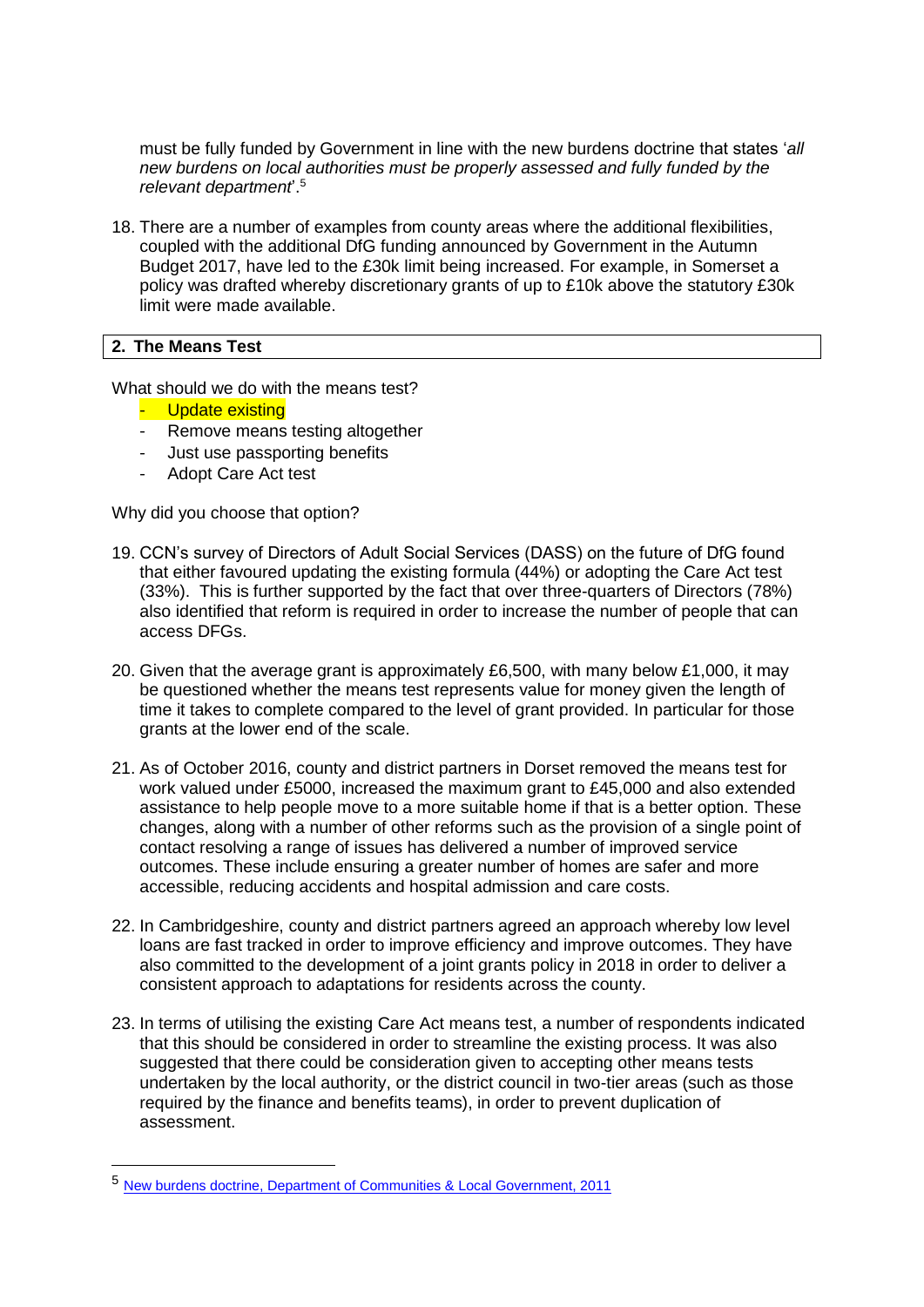24. The potential cost avoidance for social care and the NHS could be significant, with research showing that '*low-cost home modifications can lead to a 26% reduction in falls that need medical treatment and savings of £500 million each year to the NHS and social care services in the UK'*. 6

# **3. Linking to Health & Social Care**

Who should be responsible for strategic oversight?

- No overall control
- The Housing Authority
- **The Social Care Authority**
- The Goldilocks Solution

Why did you choose that option?

**.** 

- 25. CCN's survey of DASSs on the future of DfG found that respondents either favoured the Goldilocks Solution (44%) or the social care authority having responsibility for strategic oversight of DfG (39%). The proportion of respondents favouring the social care authority increased to 50% amongst our county council responses and 44% the Goldilocks Solution.
- 26. These responses highlight the need for upper-tier authorities, particularly in two-tier areas, to have a lead role in the strategic oversight of DfG. County Councils are of sufficient size and scale to ensure consistency of service across a broader geographic area and also deliver efficiency savings through economies of scale that can be reinvested in the provision of DfGs.
- 27. This is supported by the fact that analysis from CCN's survey of DASSs found that 72% of respondents felt the DfG should be reformed in order to deliver greater alignment with social care priorities. A lead role for the social care authority would also ensure that the strategic oversight of DfG would aligned with BCF governance and planning.
- 28. The consultation suggests that a strategic partnership for health, housing and social care could report to the local health and wellbeing board. However, this may not be the most efficient form of governance as health and wellbeing boards are committees of the council and not formal decision making bodies in themselves. Any actions agreed by the health and wellbeing board would then subsequently have to be agreed by a Cabinet Member or the Cabinet at each local authority represented. It may be more prudent to consider the establish of a joint committee that has delegated decision making powers and that as a broader remit focused on housing, health and social care.
- 29. During the development of the Integration and BCF Policy Framework 2017-19 CCN pushed for civil servants to reconsider how to best promote more integrated working with the DfG, particularly in two-tier areas, such as the approach put forward for the Goldilocks approach in the consultation. CCN, on behalf of its members, suggested that the wording in the framework should have been amended so that joint allocations for DfG were introduced that were supported be plans that were at a minimum developed in partnership between the two-tiers of local government within a county area. Such an approach would have been in the spirit of moving towards further health and social care integration in line with the policy intention of the BCF.

<sup>6</sup> [The role of home adaptations in improving later life, Centre for better Ageing, November 2017](http://www.foundations.uk.com/media/5010/room-to-improve_the-role-of-home-adaptations-in-improving-later-life_ab-action-report.pdf)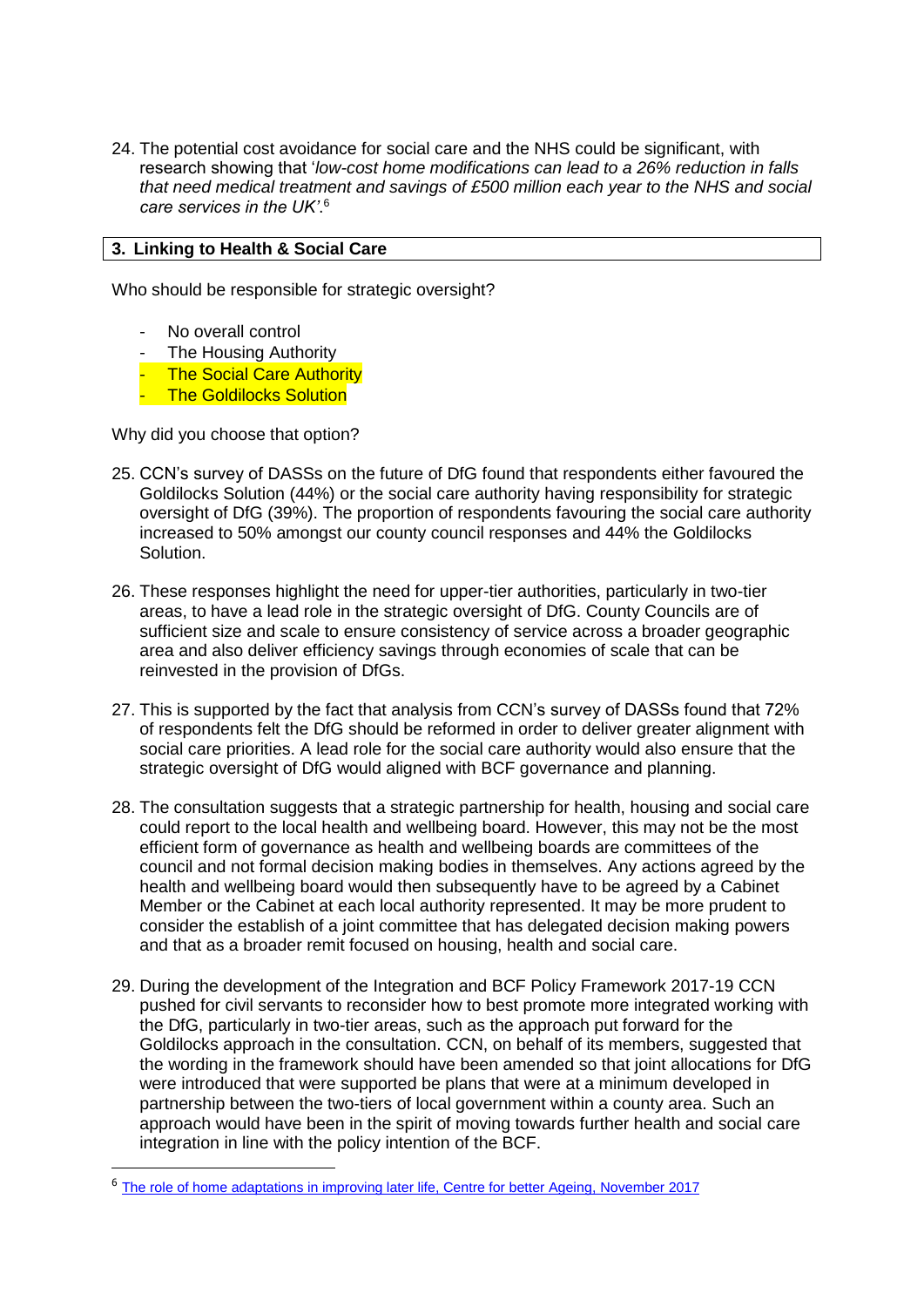- 30. The final framework stated that '*In two-tier areas decisions around the use of the DFG funding will need to be made with the direct involvement of both tiers working jointly to support integration ambitions. DFG funding allocated by central government should be passed down by the county to the districts (in full, unless jointly agreed to do otherwise) to enable them to continue to meet their statutory duty to provide adaptations and in line with these plans; as set out in the DFG Grant Determination Letter due to be issued by DCLG in April 2017'*. 7
- 31. However, in some two-tier areas where there are tensions between county and district authorities on how this funding would most effectively be utilised, the stipulation that the funding had to be passed down by the county to district authorities meant that a joint plan may not have been developed.
- 32. Conversely, there are also numerous examples of good practice where county and district authorities have agreed a joint approach and utilised the greater flexibility in DfG conditions. For example, the county and district councils in Dorset agreed that a proportion of the additional funding announced by Government in the Autumn Budget 2017 will be utilised to support the ambition to accelerate their '*assistive technology and telecare offer, including self-funders and ensure that information and advice, access to other adaptations and awareness raising is at scale*'.<sup>8</sup>
- 33. The county council, district councils and the NHS in Lincolnshire are also working to provide a more integrated approach to the housing agenda. Partners have established a formal strategic partnership between Housing, Health and Care Delivery Group which reports to the Health & Wellbeing Board. The establishment of this partnership recognises the complexity of the system and seeks to share the opportunities and challenges across the county.
- 34. In unitary areas, given that these authorities are both the housing and social care authorities, these local authorities should be responsible for strategic oversight.

## **4. DfG Delivery**

Which delivery model should be preferred?

- Minimum
- DIY

**.** 

- Traditional
- Integrated

Why did you choose that option?

- 35. CCN's survey of DASS on the future of DfG found that respondents strongly favoured the integrated model (76%) outlined in the consultation. By contrast only 18% identified that traditional model as their favoured option.
- 36. It is important to note that if an integrated model is to be delivered, then due consideration must be given to the starting positions of local areas and other initiatives to integrate health social care and housing. The need for local flexibility of delivery within

<sup>&</sup>lt;sup>7</sup> 2017-19 Integration and Better Care **Fund: Policy Framework, Department of Health/Department of** [Communities & Local Government, March 2017](https://assets.publishing.service.gov.uk/government/uploads/system/uploads/attachment_data/file/607754/Integration_and_BCF_policy_framework_2017-19.pdf)

<sup>8</sup> <http://dorset.moderngov.co.uk/documents/s9581/BCF%20appendix.pdf>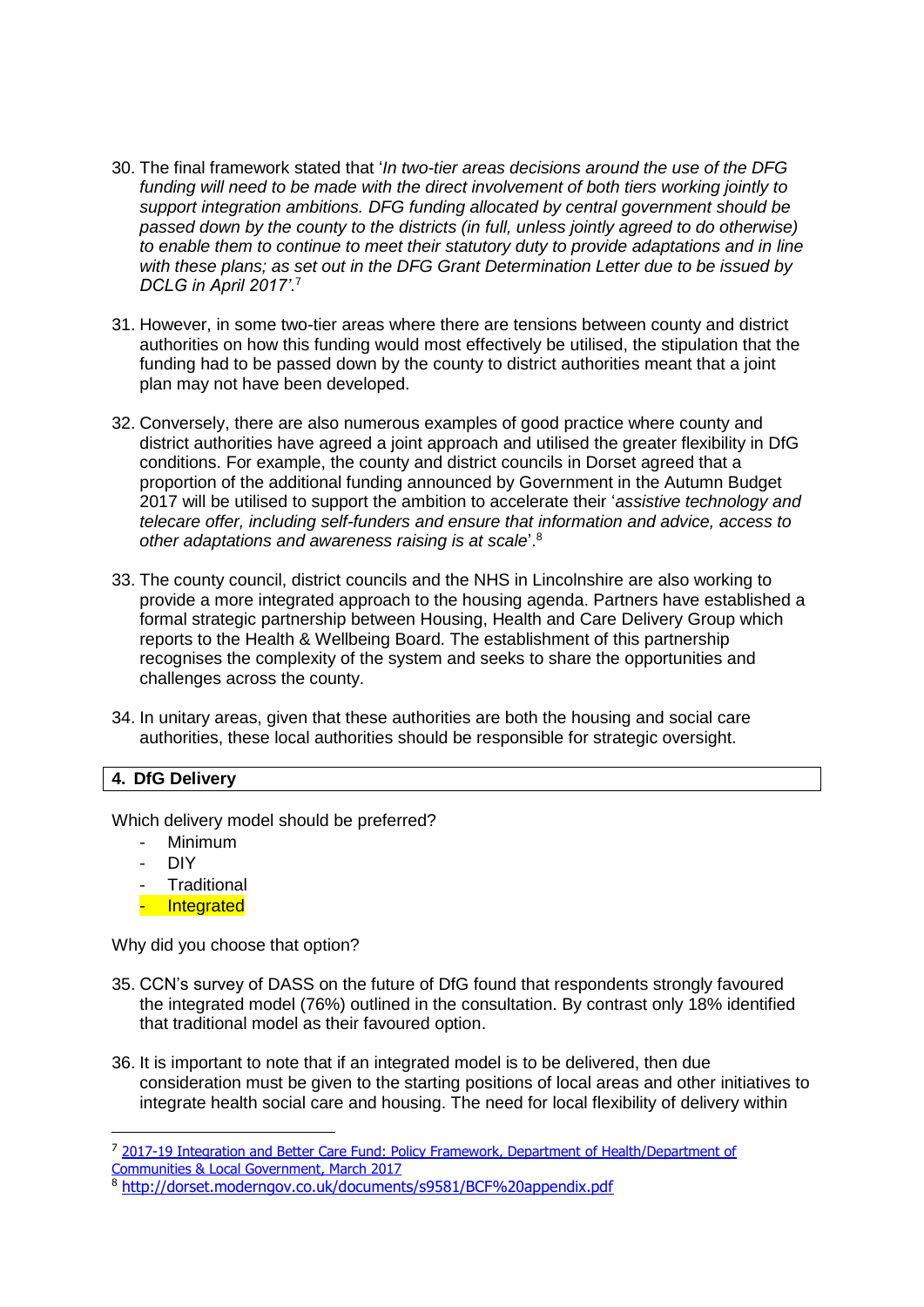local areas will also need to be given due consideration given the different delivery challenges faced as a result of demographics, topography and geography.

- 37. CCN are supportive of the need to reform the delivery of DfG. There is a need to streamline existing provision in order to improve performance, realise efficiencies and most importantly deliver better outcomes for people with care and support needs, including greater alignment and integration between health, social care and housing.
- 38. The need to improve performance was supported by County Directors of Adult Social Services of whom 72% felt that reform is required to reduce delays in installing equipment and adaptations for clients.
- 39. The Health Committee has previously stated that the delivery of DfG in two-tier areas is 'hampered by the split in responsibility between district and county councils'.<sup>9</sup> This is supported by the fact that patients awaiting discharge from hospital in county council areas were 10% more likely to be delayed as a result of awaiting the installation of equipment and adaptations (attributable to social care, per 100,000 population 18+) than in county unitary areas from March 2017-February 2018. As such, Government should consider allowing upper-tier authorities to commission DfGs in order to better align them with adult social care and BCF priorities.

## **5. Supporting People Outside of DfG**

How should we support people to adapt their home where they're not eligible for a DFG?

- Place a duty on Local Authorities to assist
- Leave it to the Market
- **Create a National Advice Service**
- Leave to Personal Responsibility

Why did you choose that option?

**.** 

- 40. CCN's survey of DASS on the future of DfG found that respondents supported either placing a duty on local authorities to assist people to adapt their home where they're not eligible for a DfG (50%) or creating a national advice service (44%).
- 41. There is also a need to take a holistic approach to residents' circumstances, which should include having a conversation about the suitability of their housing at an early stage and providing information and advice on the full suite of options available to them. Such information and advice should be available to all residents, regardless of whether they are entitled to state-funded care or are a self-funder.
- 42. It is also important to note that a number of respondents also highlighted that the existing provisions in the Care Act already cover the provision of information and advice for people who are not entitled to local authority support. Therefore, it should be assumed that this includes signposting to independent financial advice and the types of care and support available in each local authority area.<sup>10</sup> In the event that the independent review of DfG agrees with this assertion, then it may be prudent to update the statutory guidance to fully describe what is expected of local authorities. Any such guidance should also link advice about adaptations to more general advice about housing options

<sup>&</sup>lt;sup>9</sup> Adult Social Care, House of Commons Communities and Local Government Committee, March 2017

<sup>10</sup> [Care Act Factsheets, Department of Health & Social Care, April 2016](https://www.gov.uk/government/publications/care-act-2014-part-1-factsheets/care-act-factsheets#factsheet-1-general-responsibilities-of-local-authorities-prevention-information-and-advice-and-shaping-the-market-of-care-and-support-services)